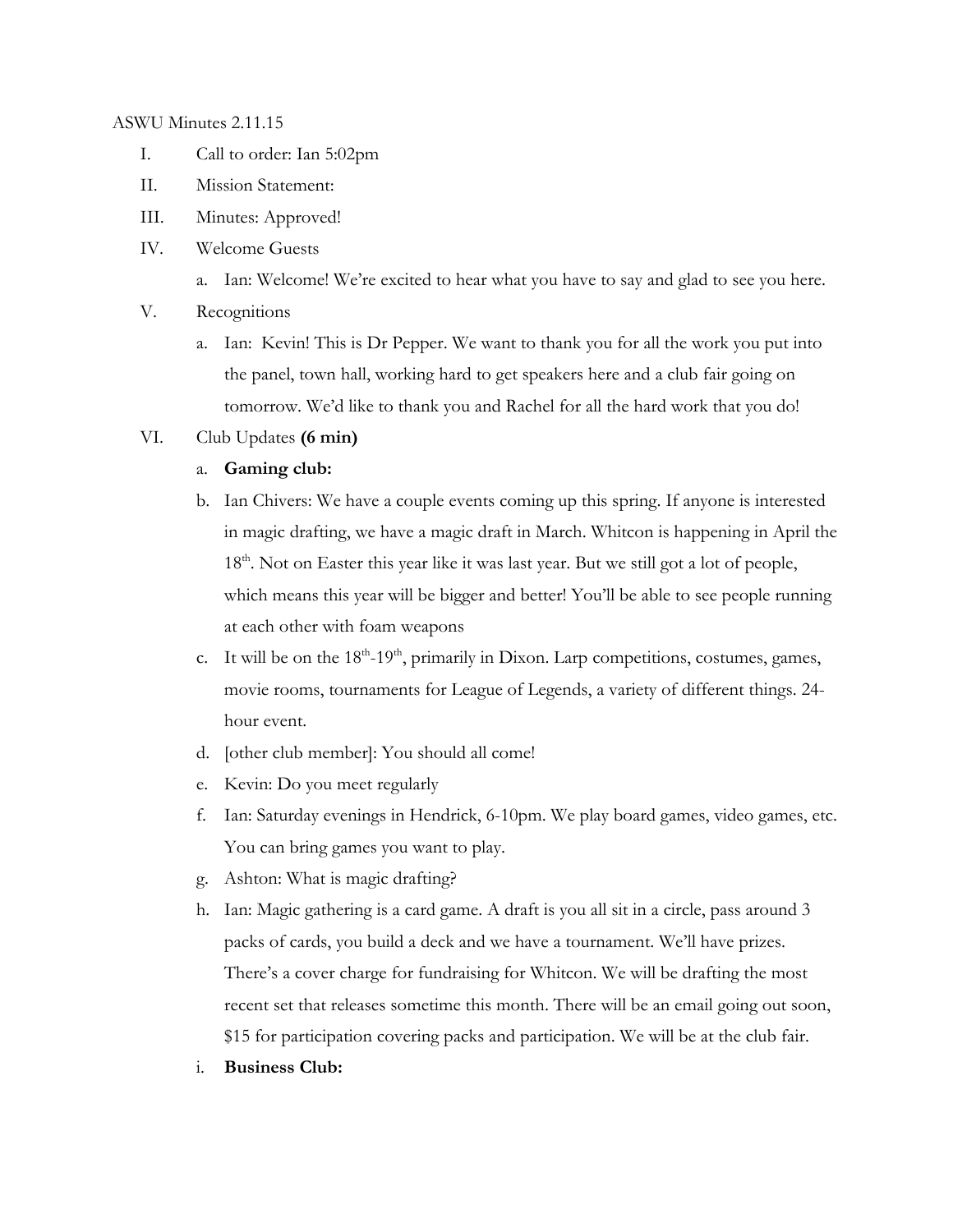- j. Henry: Our goal is to provide students with opportunities outside of the classroom. We meet every other Thursday for about an hour, 11:45-12:45. Our next event we will have Kyle McEachran and some other seniors coming to talk about the best way to navigate getting a job and exiting your senior year. Tomorrow we will be at the club fair. Upcoming events, mock interviews for marketing, general business, and accounting. We will also have some executives talk to us to have small group dinners. We've had Exxon, Chevron, etc. If you're interested in getting a job or you know someone funnel them our way and we will try to help out.
- k. Ian: Proxies for tonight:
- **l. Moses: for Elaine**

#### **m. Emily: for Graham.**

#### VII. Speaker: Mindy Smith & Allison Maus **(15 min)**

- a. Mindy**:** I'm the campus pastor, and this is Allison- she is representing the interns and what they're doing. Update in terms of campus ministry- new dean of spiritual life: Forrest Buckner. He will begin July  $1<sup>st</sup>$ . Excited that he is coming. In the chapel we are gong through a sermon series on the Sermon on the Mount and on Thursdays we have communion. There's someone visiting from the Taize community in France. Collaborating with Gonzaga tonight at 7pm there's a service. There's a pastor named Amy Butler- first female pastor at Riverside Church in NYC. She had connections with faculty members and will come to campus April 7 to hopefully preach in chapel.
- b. Allison**:** Through my internship I work with the SGC's. Right now they're getting back into the rhythm after some being gone for Jan term. Almost 300 students in small groups this year. Hosanna is starting the semester off strong, first service last Tuesday. Jamie Meyer is the intern that works with them. They're doing well, going along with the sermon on the mount series that we're doing in chapel but focusing more on prayer. Tuseday nights 9:45.
- c. Mindy**:** 9:30pm on Wednesdays is Awake. A little different, they're going through the parables. We will start the hiring process with everyone else next week at the leadership fair, if you know anyone who wants to be an SGC we encourage them to apply. Spoke with Ashton about this- in the fall we only have 12 chapels but 13 in the spring. We will invite 2 seniors to reflect on their experience in that last chapel.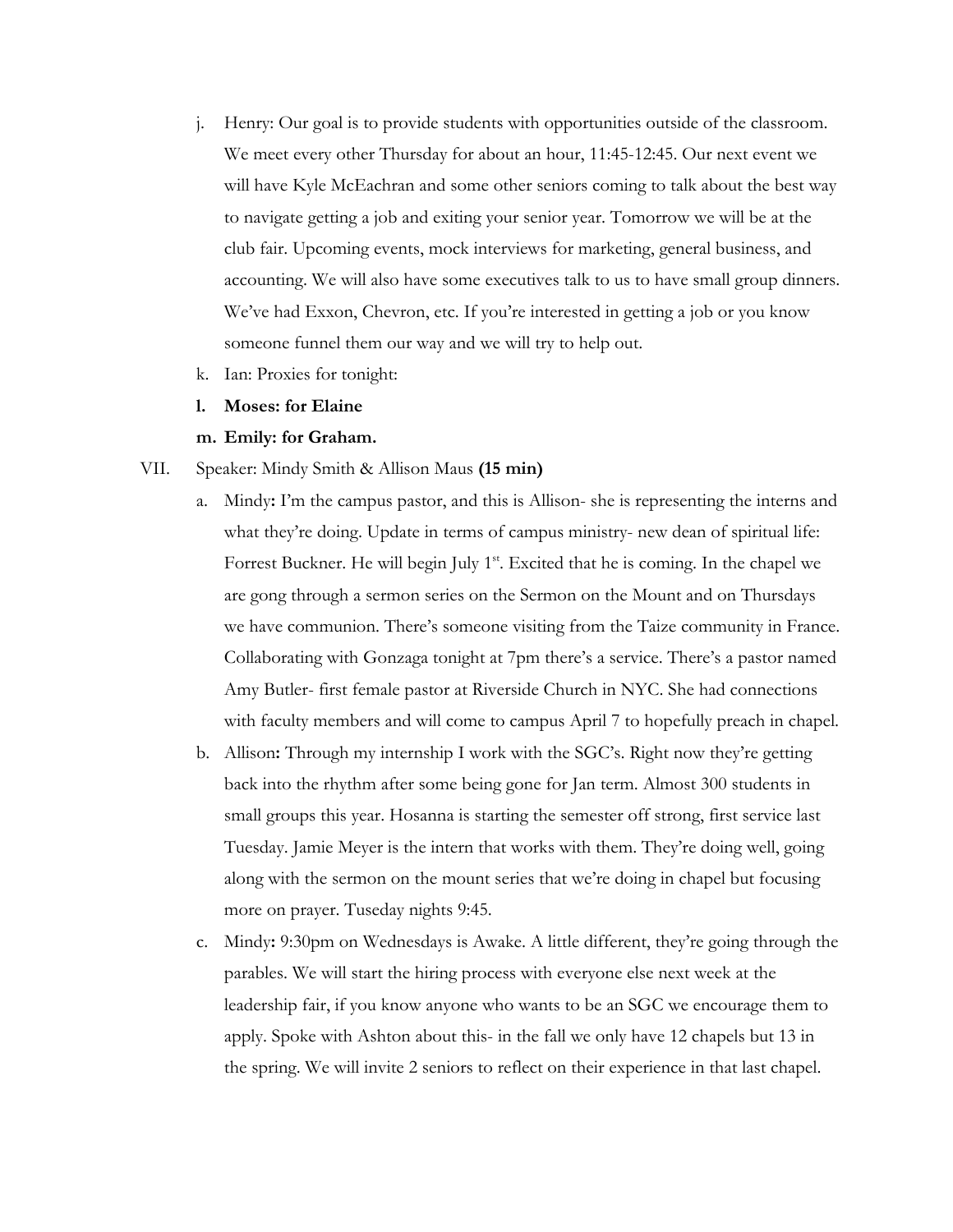Hopefully a male and a female. If you know anyone who might be interested please send nominations to Ashton

- d. Ian**:** Would that be more of a sermon or general reflection?
- e. Mindy**:** Typically take a text and say why this is important to me as I think about my time. It wouldn't need to feel like a sermon, it would be reflecting and using a text to enhance it. 5-10 minutes.
- f. Mindy: The church Amy Butler is at has never had a female head of staff. She's in the heart of the city, we're excited that she's coming here.
- g. Eli**:** About the SGC program, for people looking to participate can they live off campus?
- h. **Mindy:** We have a male and a female that live in every dorm community…Oh I thought you meant having an off campus small group. We had a pretty large shortage of males apply to be SGC's last year so we had two males living off campus willing to do it for this year. That's been the only time we've done that, it's not ideal but Tyler and Brad made a commitment to be in the dorm at least 5 hours a week and doing prime time too.
- i. Eli: Should people still apply even if they're moving off?
- j. Yes. If there's someone who can uphold those commitments we will be open to that.
- k. Eli: Is there any off campus ministry?
- l. Mindy: I think we just do a lot of invitation. Awake does a lot with athletes. They do a lot of work off-campus, athletic small groups, at games, etc. And meeting their groups off campus and inviting people to our on campus programs.
- m. Allison: We also have a lot of off-campus SGL's.
- n. Josh: Who should I direct people to if they're interested?
- o. Mindy: Either of us. We will have a table at the fair but we would be the direct point people. Our emails are on the website with the FAQ's as well.
- p. Ian: Last year we were able to talk about the general faith climate. Book group/small group on evangelical identity that Whitworth has, can you speak to that?
- q. Mindy: Last spring there was a group of about 75 students who signed a letter written to the dean of spiritual life search committee saying what they're looking for in the next dean. Many of them said they wanted the next one to be more evangelical, scripture being held in higher authority and more emphasis on sin. I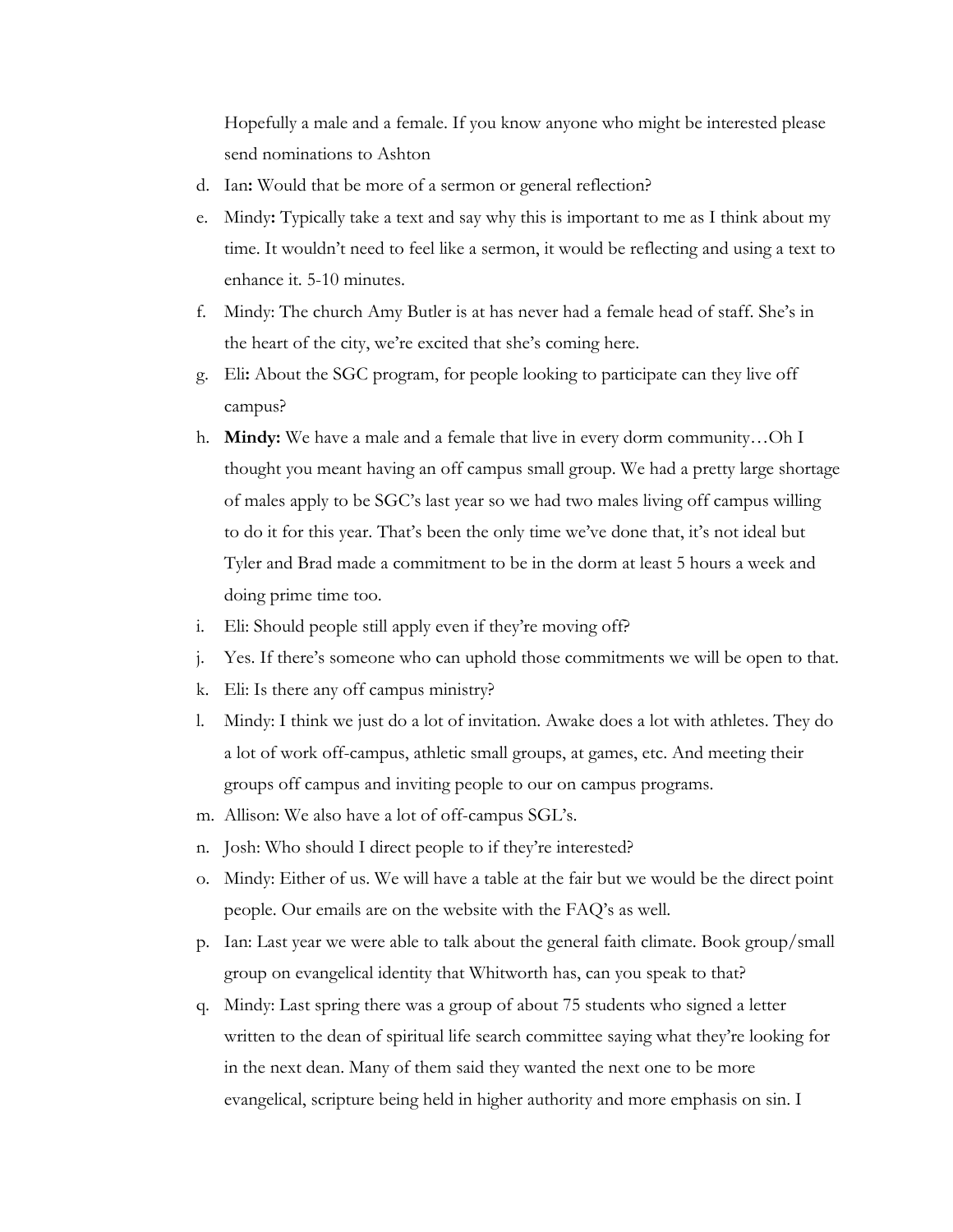thought that was interesting, because we feel like we're pretty faithful in preaching Jesus Christ but they were saying we're not focusing enough on evangelism on campus and reaching out more to non-Christian students. I think they just needed to be heard. Allison and I sent out an email to about 10 of those on the list that we felt would contribute to a conversation. Met every other week to get a better idea of where they were coming from. That was helpful—hearing how they're tying to learn how to live in a more diverse community.

- r. But we are also not a church; we are open and welcoming to a diverse population. If a student lives on campus that's their home. We need to do evangelism thoughtfully and not do it in a way that would embarrass Jesus himself. I think they appreciated being heard and want to continue the conversation in the spring. We found there was mistrust with the evangelical students and student life. That feels like good work to get both sides in the room and share stories to build some trust back. There's some mistrust with administration as well, administrators want to enter the conversation as well. Trying to get those parties in the same room to say how do we live together and express our faith in a way that's not hurtful.
- s. Alicen: At the beginning of the year there were students interested in a prayer room, is there one?
- t. Mindy: Terry McGonigal got a \$1,000,000 grant, which means we have no prayer room. We were able to open the Office of Church Engagement. He hired 3 other support people that are helping him run the grant and that work, so we had to use all of the office space. That prayer room was an old office that was vacated the year before. So that's opened up a lot of conversation. We had Muslim students who were able to use it privately and we've also had Jewish students who wanted to use it. His office may not stay there and if they moved him we could revisit it, but this year with the transition the room got taken away.
- u. Josh: When you mention the distrust from the administration, referencing the tension between students and student life what did you mean about administration?
- v. Mindy: I meant the students feel that the administration is talking a lot about diversity, the students were saying they hear a lot about diversity but not about evangelism even though they say that's one of our key identities. They're not seeing what we say we're about being lived out. Ecumenical-that's a church word, means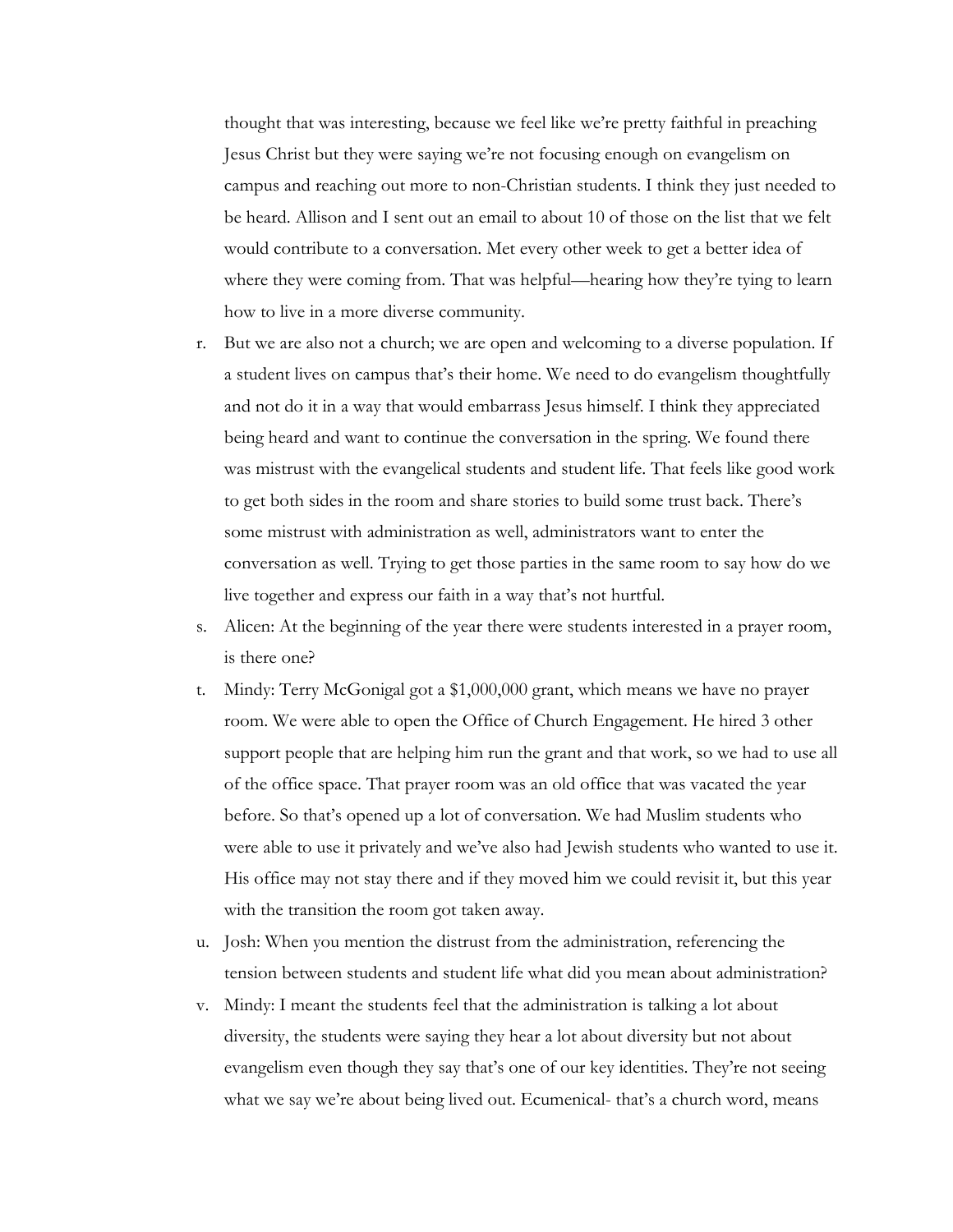we're open to a diversity of Christian faith in the sense that we are rooted in Christian heritage but that might look Presbyterian, non-denominational, etc. The students are saying I hear all this but a lot of times they don't see it being lived out. Other students say they do but this group doesn't.

### VIII. FVP **(15 min)** Club Charters:

- a. **Teachers of Tomorrow:** Alli, Mary, Lauren
- b. Our purpose is to bring together the school of education. All grade levels, all content areas, together to become a united force on campus and come to the community for a good name for Whitworth. Also to bring new opportunities and new things to all people on campus. It's open to everyone on campus, working with kids, outreach in the community, etc.
- c. Lauren: Event coordinator, some things we as a potential club have been planning is a lot of service learning. There's a new charter school being built, so we want to be there to support in even the small things like painting their walls. We also want professional development, fundraisers to send students to conferences, etc.
- d. Mary: Our affiliation is with a group of principals and superintendents and teachers who talk about how education can improve, etc. Our next step would be to be a chapter of this organization, members can put that on their resume.
	- i. Katie: Student outreach- teaching in classrooms. How will it be different than the RISE program?
	- ii. Lauren: We meant more with students on the campus if theyre interested in education, my co-event coordinator
	- iii. Ashton S: How do you plan to work with SFER?
	- iv. Mary: We want to do stuff with SFER and RISE and BELIEF so once we become a thing we can reach out to them and see how we can work together.
	- v. Alicen: How many students have you had interested?
	- vi. Our current list has over 50
	- vii. Moses: Requisition- so for a conference like you said would you come requisition for it?
	- viii. Mary: We would eventually like to provide financial assistance for people but right now we're not there. So for conferences we would work with them to see how they can get there, who to talk to, etc.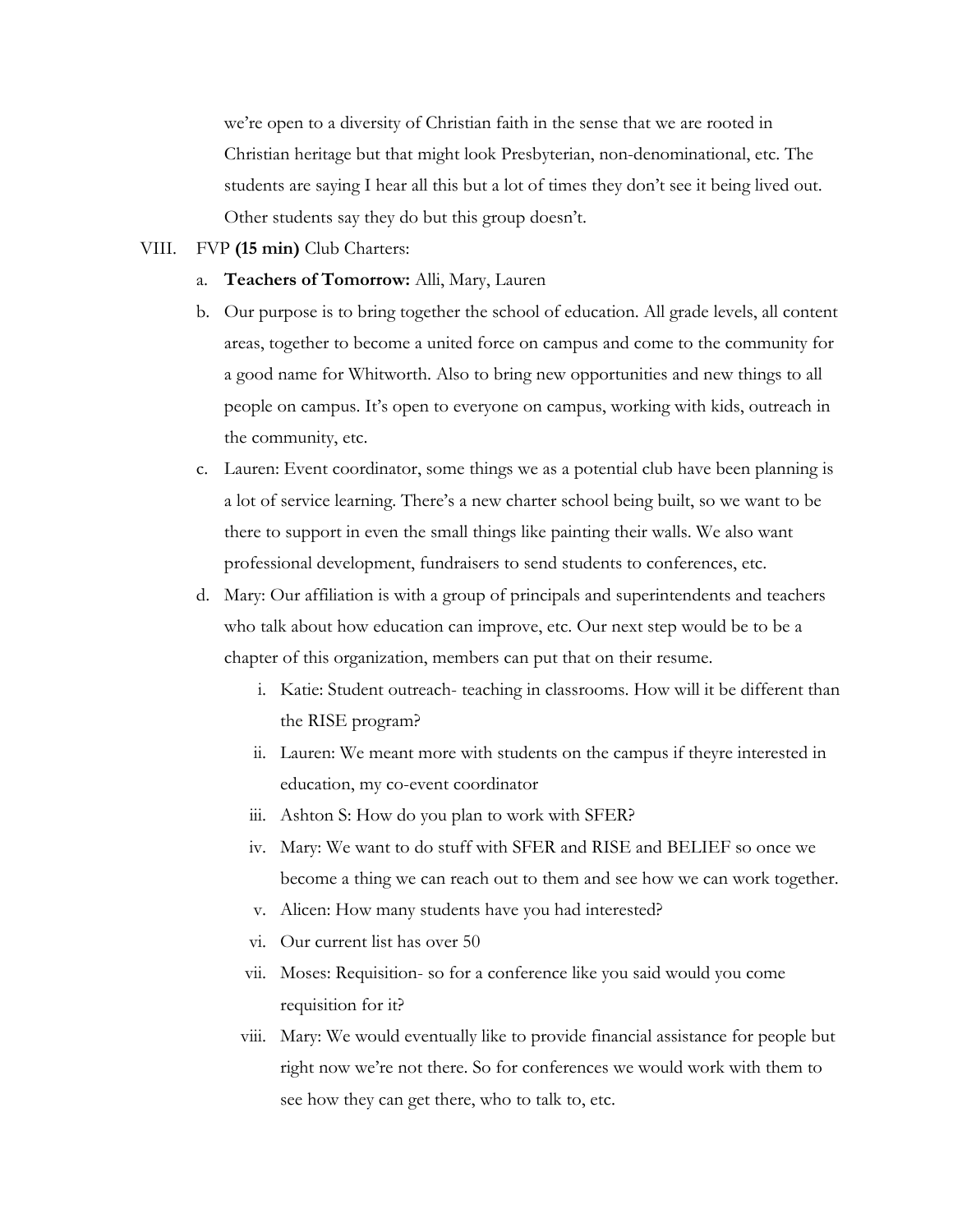- ix. Step out
- x. Bre: Motion to approve
- xi. All in favor, club chartered!

### **e. Basketball Club**

- f. Kyle: Senior, played basketball freshman and sophomore year.
- g. Cody Wright: I'll be coaching this year as a special education and kinesiology major.
- h. Kyle: Raise your hand if you played on a team sport in high school. Jacob, what's one thing you learned?
- i. Jacob: Every day I had a group of guys that I could hang out with and they would go on to be my best friends for a long time.
- j. Jordan: I learned how to work with others to achieve a common goal.
- k. Kyle: With basketball club we're looking to do all these things along with networking, teamwork, camaraderie, etc. Talking about the Spokane area- there's a great sense of basketball culture. Spokane has one of the best players ever played, Whitworth and Gonzaga are proudly supported every year, and even to the high school level. That's definitely reflected with basketball club. On the team there's a wide variety of ages and players representing a good portion of the student body. We play in this big tournament at EWU with big schools coming and we play for bragging rights. We beat WSU twice, almost beat EWU off a buzzer beater and almost beat Oregon. The success our team has is great compared to the size of our school. Basketball in Spokane is a great community; through basketball we're looking to hone skills as a team sport. As of now our advisor is Duff Bergquist.
- l. Cody: Last year at the tournament we loved representing Whitworth, most of the kids had no idea where Whitworth was. We finished second and we got a sportsmanship award. As a coach I'll hold the kids to high expectations and hopefully we can win that award again this year.
	- i. Samantha: You're both seniors right? Do you have plans for leadership for next year?
	- ii. Cody: We have 6 freshmen on the team and Cody Davis is a sophomore, he's vice president. There's enough expressed interest.
	- iii. Haley: Are you co-ed?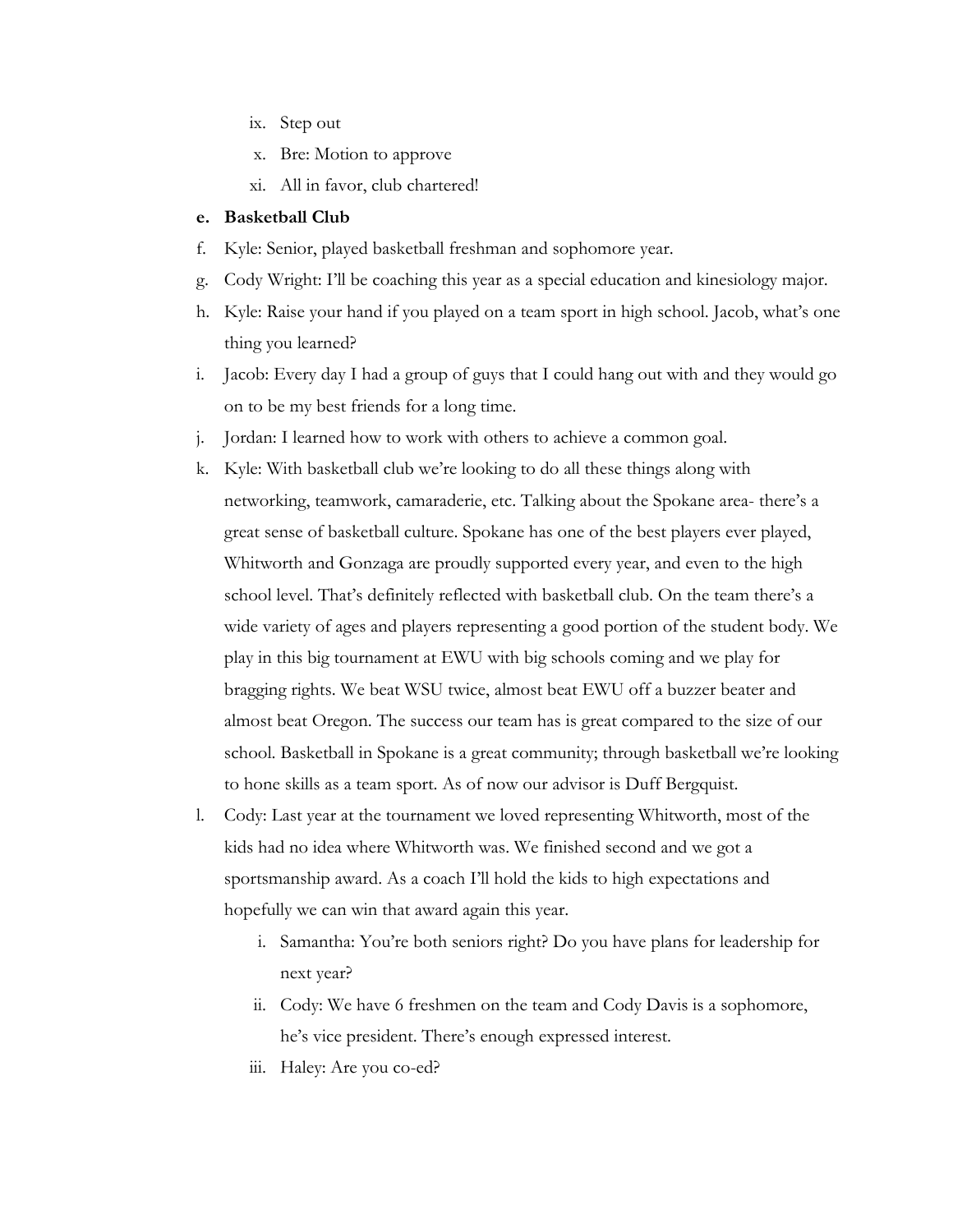- iv. Cody: It's open to everyone. We don't really have tryouts, the tournament you can have girls on the team, etc.
- v. Jacob: Do you do cuts?
- vi. No
- vii. So anyone can come?
- viii. Cody: We don't do cuts, We would hopefully spread the word better. You can only take 12 to the tournament but all the scrimmages and practices anyone can come.
- ix. Kyle: Anything over 15 it can get a little hectic so we kind of have to be strategic with our team.
- x. Josh: Do you participate in hoopfest?
- xi. Cody: I have since third grade
- xii. Niehls: Is it seasonal or do you practice all year?
- xiii. Cody: There's not really a league, we didn't start practicing until this past month.
- xiv. Step out
- xv. Motion to approve, second
- xvi. All in favor, club chartered!

### **m. Updates**

- n. Kevin: Gave Adopted Pirates and Fly-fishing club \$300. Requisitioned for money for the club fair. We got the gift cards all donated from STCU. Club fair is happening tomorrow from 11-1 in the MPR. 30 Clubs there, \$300 worth of gift cards. Good chance to win! You just need to meet 5 clubs and get their initials to be put into the drawing.
- o. Ian: Senators should put this on your facebook page tonight.
- p. Kevin: Free cupcakes!

## IX. Reports & Vibes **(15 min)**

- a. Katie: Pass
- b. Kelsey: Pass
- c. Ashton S: 11 bathrooms that are currently single stall locking we will change the signs by next fall. Dick Mandeville also said we have permission from facilities to have a HUB experimental bathroom.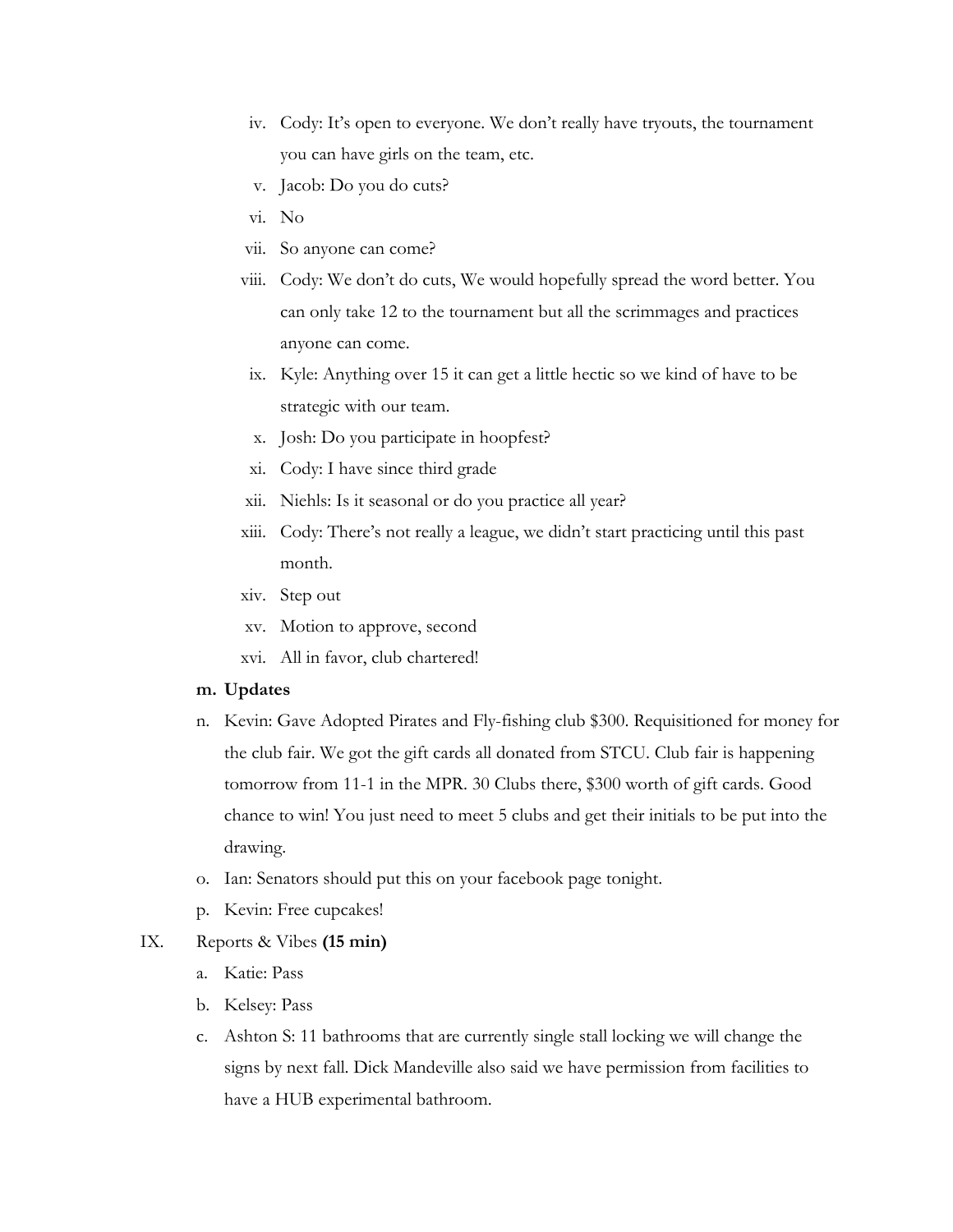- d. Ian: Men's restroom in the hall will be a private bathroom within the next week. There will be a lock on the door. That's cool to see that the conversation we had starting here is being heard.
- e. Jacob: 2 nights with basketball games, Friday night against George Fox as a blackout. Saturday teams play pacific. Pirate spirit night. This week is especially special for the teams, putting on a coin drive for para-sports Spokane both Friday and Saturday. Currently in contact with Daniel Khoe who is the president of Bangarang Ultimate Frisbee, Gonzaga wants to play an exhibition game here. I'm working on getting the football field.
- f. Moses: For Elaine, pass
- g. Ashton L: Pass
- h. Samantha: Pass
- i. Marianne: Pass
- j. Raleigh: Unplugged is next Monday, 7-8:30pm. Free mugs. Plans for the gala to be on the  $13<sup>th</sup>$  of next month.
- k. Saige: Pass
- l. Jenna: Zipcar meeting last Thursday. Next step is figuring out if it's a wanted thing on campus. Survey came out today
- m. Skyler: Pass
- n. Niehls: Snowshoe hike this Friday, it's full with like 20 people on the waiting list. We have to cancel a lot of our ski vans because there's no snow, we'll find other ways to recreate. Our spring break trip is full. Another trip to Bishop, CA and Lake Tahoe, skiing, rock climbing, bouldering, etc.
- o. Jordan: Intramural sign ups end this Friday for indoors soccer basketball and volleyball. Had a meeting with a guy who launched a new intramural system so we might be switching from IM leagues to a system that's more user-friendly and allows for more social integration with no ads.
- p. Jerrica: Pass
- q. Jessica: Pass
- r. Haley: Awkward Middle School dance is this Friday the 13! It will be in the climbing wall, senators pick posters up from me. Starts at 9:30 after the basketball game. No shoes.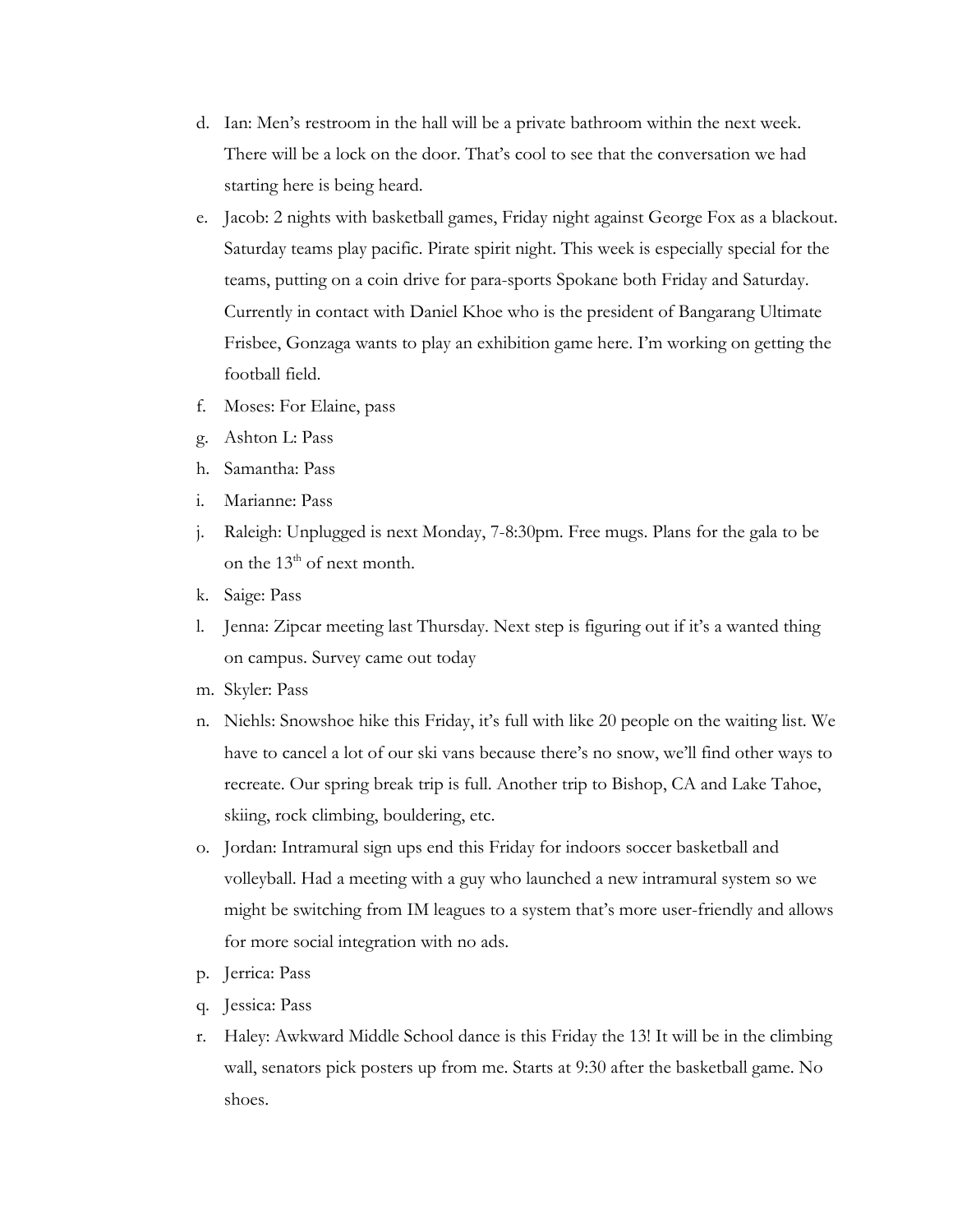- s. Bre: Are they climbing or dancing?
- t. Haley: Dancing!
- u. Alicen: Working on getting a long board rack in the UREC. Also working with people doing the Washington student leadership forum, requisitioning soon to send students.
- v. Josh: Pass
- w. Emily: Pass for Graham
- x. Erika: Pass
- y. Lauren: Boppell- Event Monday at 8 in the movie room
- z. Matt: Group in Kipos has been working on divestment, did activities over Jan term. They had a meeting with Rosetta and other admins talking about it and it went well. Lots of signatures on their sheet. Next Wednesday at 7pm is Ben Lowe. Christian environmental activist creation care person, RTT 7pm and also speaking at awake at 9:30pm and the next morning Thursday there will be a meet and greet breakfast thing. Let me know if you're interested. RTT 7pm is core 150 extra credit if you want to put that in your newsletters. Also Ben donated 60 of his books for students, in the Kipos sage corner in the MPR. 2 books- Green Revolution, and Doing Good without Giving Up.
- aa. Bre: Primetime for this Sunday for the dorms- we're postponing that to put it closer to the housing lottery.
- bb. Danny: Pass
- cc. Benjamin: Pass
- dd. Ali: Pass
- ee. Eli: Vibe- talking to some people about the rock wall. Prices have jumped up from 0 to \$1 to rent. Nothing else requires that you use additional money for
- ff. Niehls: The climbing shoes require upkeep. You have to resole them every couple of years and it adds up. That dollar isn't much for the student but it helps us keep up that cost.

gg. Jacob S: The shoes we had last year blew out by the end of the year.

## X. EVP **(5 min)**

a. Updates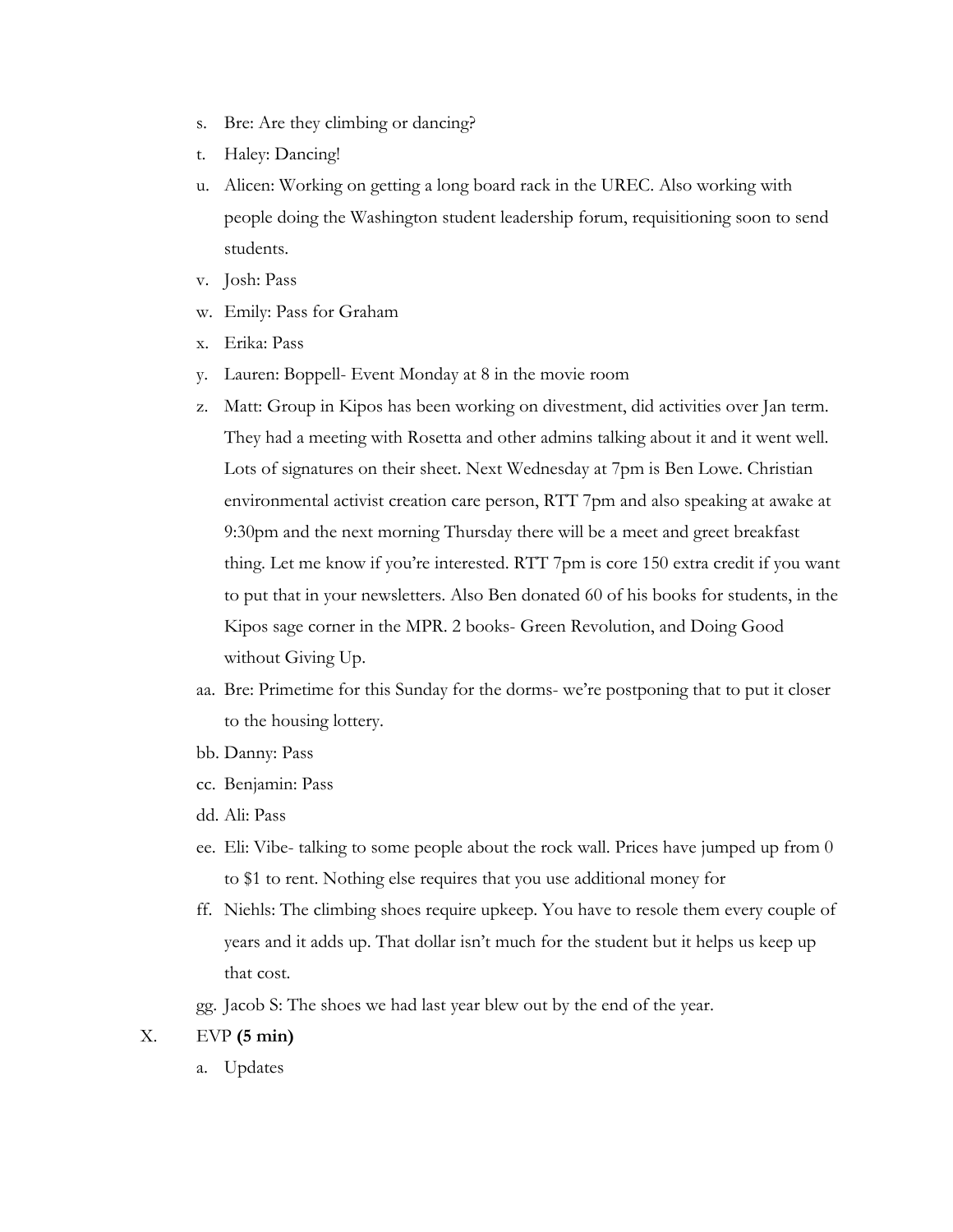- b. Eli: Timecards are due before the  $15<sup>th</sup>$ , then for senators reiterating the importance of prime times. That represents your office hours, collect information from your dorms and give knowledge to them. If you think there's a better way to do office hours let me know. In house theology conversation has taken a turn into the faculty's houses. Looking do to conversations that are organically occurring. You'd need to go and talk to a theology professor to talk to them about that.
- c. Regarding GE330 assignment- we realized that some people might not actually agree with the last chunk and if you don't, explain your reasoning and give your perspective. The idea behind the 8 steps to change would require an agreed upon vision, and if you don't believe that explain your reasoning.
- d. Jerrica: East Explores next Thursday, religious diversity on campus. 7-9 on the 19<sup>th</sup>.
- e. Erika: Choreography class- they need people, open auditions for casting on Sunday the 22<sup>nd</sup> 1-3:30. Student choreography concert at the end of the year, each student choreographs a dance and they need people to help them.

# XI. President **(20 min)**

- a. Ian: Susan G Komen walk for breast cancer, a student here is working with that group. Challenge for all schools up through college- want to know if Whitworth wants to be a part of that. Is anyone interested on working on a fundraiser to work with that?
- b. Jenna: What does that entail?
- c. Ian: I'm not sure I haven't met with them. I have an email I could forward that on to you.
- d. Raleigh: Can you forward me the email? (yes)
- e. Ian: last Friday I met with Rosetta Rhodes talked about financial aid and grants that are need-based. Getting rid of some of the programs, taking money from the SCOG and putting it to a pell grant. The ICW is against this because it'll offer less money for people who need it. We need to get the word out if students want to sign a petition. Goes straight to state legislator. Is an email the best way to get this out? Facebook pages?
- f. Eli: What's the motivation to switch to this different method of distributing funds?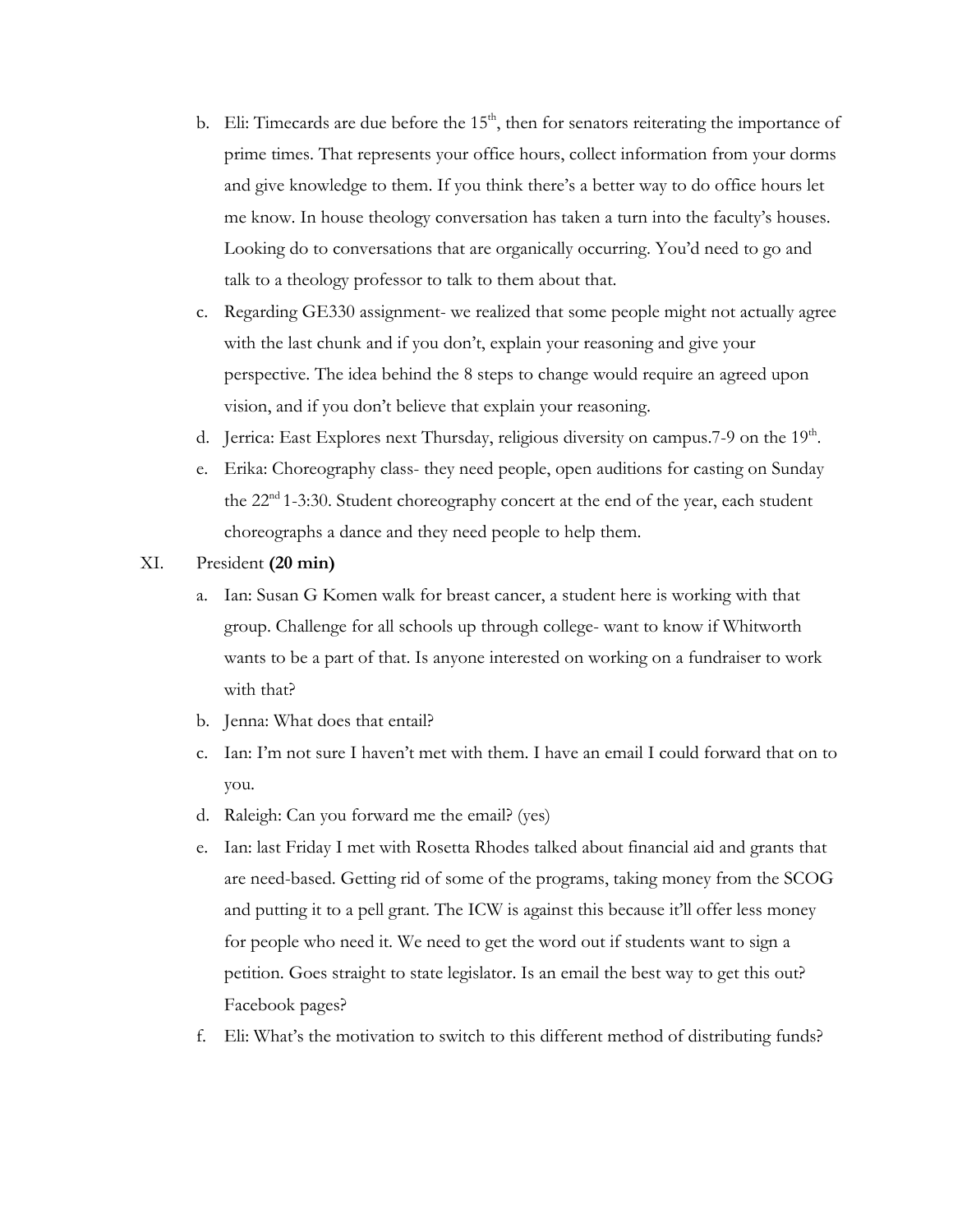- g. Ian: Rosetta said it would be an easier system. This would simplify it in a way as to how to give it out. All the independent colleges pretty much that are in that ICW group are against it.
- h. Raleigh: You could also put something in the leadership fair, a general flyer to say read your email, etc.
- **i. Policy Timeline**
- j. Kevin: Hopefully you all read your email with the synopsis about dates. By the end of this week Ian will be providing you with what you will say and go over in constituency report. Informative one. Then you will have until Wednesday the 18<sup>th</sup> to bring back X amount of signatures.
- k. Eli: That's just to show you talked to them.
- l. Ashton L: It's going to be a script right?
- m. Ian: Yes we will write it up. Senators and reps will get it by Friday. You'll take it with you in your dorm, senators and reps its good to go together. Say ASWU is going around to let people know about this policy. If they have comments or questions, write it down and get back to them within a week. Providing information, not recording anything unless they have questions.
- n. Kevin: In those reports you'll say what the policy is and informing them of the dates that are coming up. A more progressive and a more conservative approach to LGBT issues. 22<sup>nd</sup> of February- progressive theologian.
- o. Jenna: In our script can we include why ASWU is getting involved?
- p. Kevin: The second date is the more conservative theology side, Julie Rodgers (Lesbian, but has committed to a life of celibacy) she has a conservative theology.
- q. Eli: She works with students in a group called Refuge with Wheaton students who associate with LGBT. Associate pastor. March  $9<sup>th</sup>$ .
- r. Kevin: Right after that we will do a campus survey. Then the week before spring break we will have a resolution drafted by then and vote on it in the meeting before spring break. Administration needs to see that before sending it to the board of trustees. After that we will work on springfest and elections is right after spring break. Think about what committee you'd want to be on. Minimum of 7 on each team.
- s. Ashton L: Do you think it would be more useful to have more people on some?